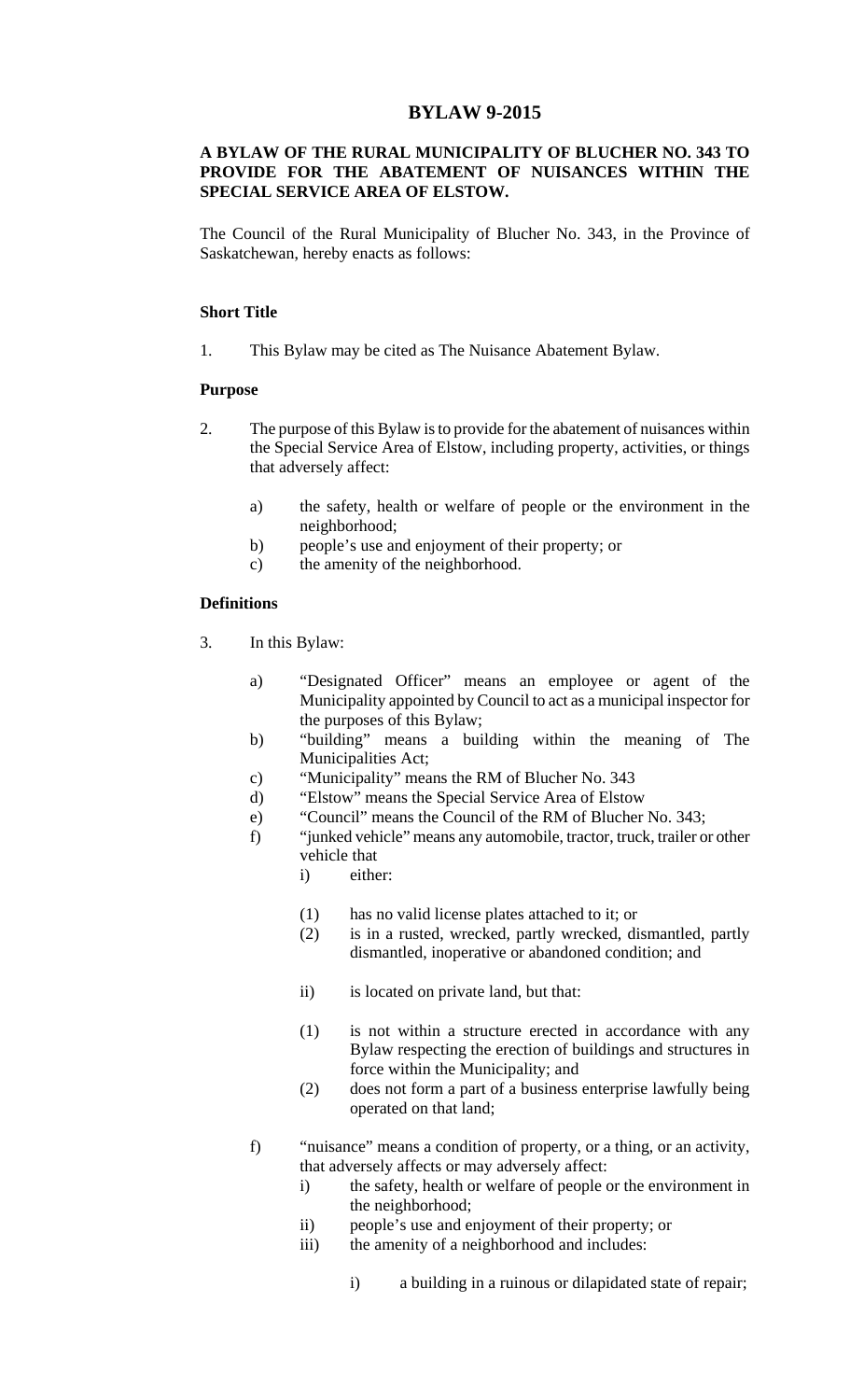- ii) an unoccupied building that is damaged and is an imminent danger to public safety;
- iii) land that is overgrown with grass and weeds;
- iv) land that has shrubs or trees overhanging onto property of the Municipality;
- v) untidy and unsightly property;
- vi) junked vehicles; and
- vii) open excavations on property
- g) "occupant" means an occupant as defined in The Municipalities Act;
- h) "owner" means an owner as defined in The Municipalities Act;
- i) "property" means land or buildings or both;
- j) "structure" means anything erected or constructed, the use of which requires temporary or permanent location on, or support of, the soil, or attached to something having permanent location on the ground or soil; but not including pavements, curbs, walks or open air surfaced areas.

# **Responsibility**

4. Unless otherwise specified, the owner of a property, including land, buildings and structures, shall be responsible for carrying out the provisions of this Bylaw.

# **Nuisances Prohibited Generally**

5. No person shall cause or permit a nuisance to occur on any property owned by that person.

# **Dilapidated Buildings**

- 6. Notwithstanding the generality of Section 5, no person shall cause or permit a building or structure to deteriorate into a ruinous or dilapidated state such that the building or structure, as determined by Council:
	- a) is dangerous to the public health or safety;
	- b) substantially depreciates the value of other land or improvements in the neighborhood; or
	- c) is substantially detrimental to the amenities of the neighborhood.

# **Unoccupied Buildings**

7. Notwithstanding the generality of Section 5, no person shall cause or permit an unoccupied building to become damaged or to deteriorate into a state of disrepair such that the building is an imminent danger to public safety.

## **Overgrown Grass and Weeds**

- 8. Notwithstanding the generality of Section 5, no owner or occupant of land shall cause or permit the land to be overgrown with grass or weeds.
- 9. For the purpose of this section, "overgrown" means in excess of 0.20 metres in height.
- 10. This section shall not apply to any growth which forms part of a natural garden that has been deliberately planted to produce ground cover, including one or more species or wildflowers, shrubs, perennials, grasses or combinations of them, whether native or non-native, consistent with a managed and natural landscape other than regularly mown grass.

## **Shrubs or trees overhanging onto property of the Municipality**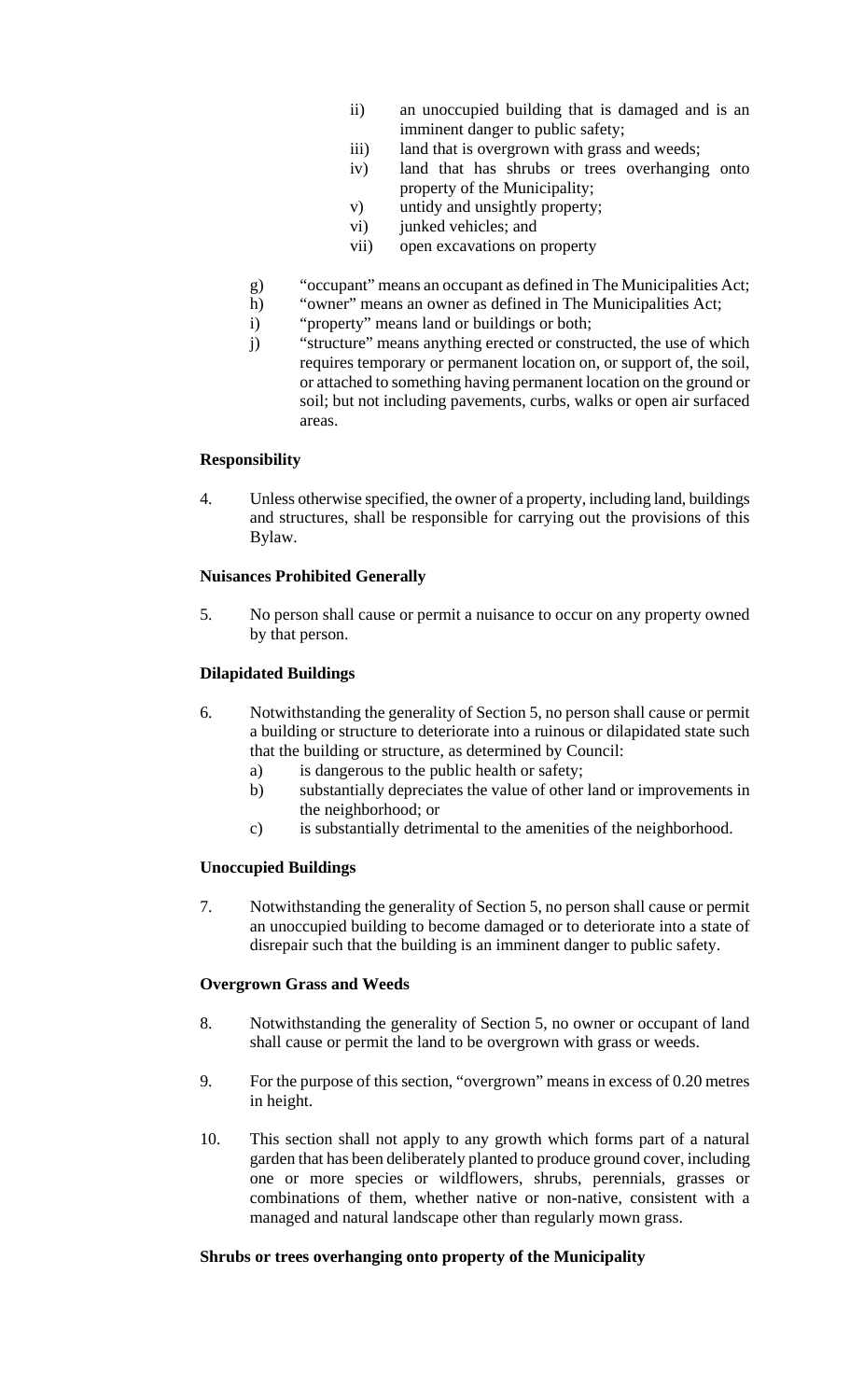11. Notwithstanding the generality of Section 5, no owner or occupant of land shall cause or permit shrubs or trees on the land to overhang onto property of the Municipality so that that said shrubs or trees cause an impediment, interference or hazard to the public use of the property of the Municipality.

# **Untidy and Unsightly Property**

12. Notwithstanding the generality of Section 5, no person shall cause or permit any land or buildings to become untidy and unsightly.

# **Junked Vehicles**

13. Notwithstanding the generality of Section 5, no person shall cause or permit any junked vehicle to be kept on any land owned by that person.

# **Open Excavations**

14. Notwithstanding the generality of Section 5, no person shall cause or permit any basement, excavation, drain, ditch, watercourse, pond, surface water, swimming pool or other structure to exist in or on any private land or in or about any building or structure which is dangerous to the public safety or health.

# **Maintenance of Yards**

- 15. Notwithstanding the generality of section 5, no person shall cause or permit on any property owned by that person:
	- a) an infestation of rodents, vermin, or insects;
	- b) any dead or hazardous trees; or
	- c) any sharp or dangerous objects.

# **Outdoor Storage of Materials**

- 16. Any building materials, lumber, scrap metal, boxes or similar items stored in a yard shall be neatly stacked in piles and elevated off the ground so as not to constitute a nuisance or harborage for rodents, vermin and insects.
- 17. Materials referred to in Section 16 shall be elevated at least 0.15 metres off the ground and at least 1.0 metres from the property line.

## **Refrigerators and Freezers**

18 Any refrigerator or freezer left in a yard shall first have its hinges, latches, lid, door or doors removed.

## **Fences**

19. Fences shall be maintained in a safe and reasonable state of repair.

# **Enforcement of Bylaw**

- 20. The administration and enforcement of this Bylaw is hereby delegated to the Administrator for the RM of Blucher No. 343.
- 21. The Administrator of the RM of Blucher No. 343 is hereby authorized to further delegate the administration and enforcement of this Bylaw to the Municipality's Bylaw Enforcement Officer.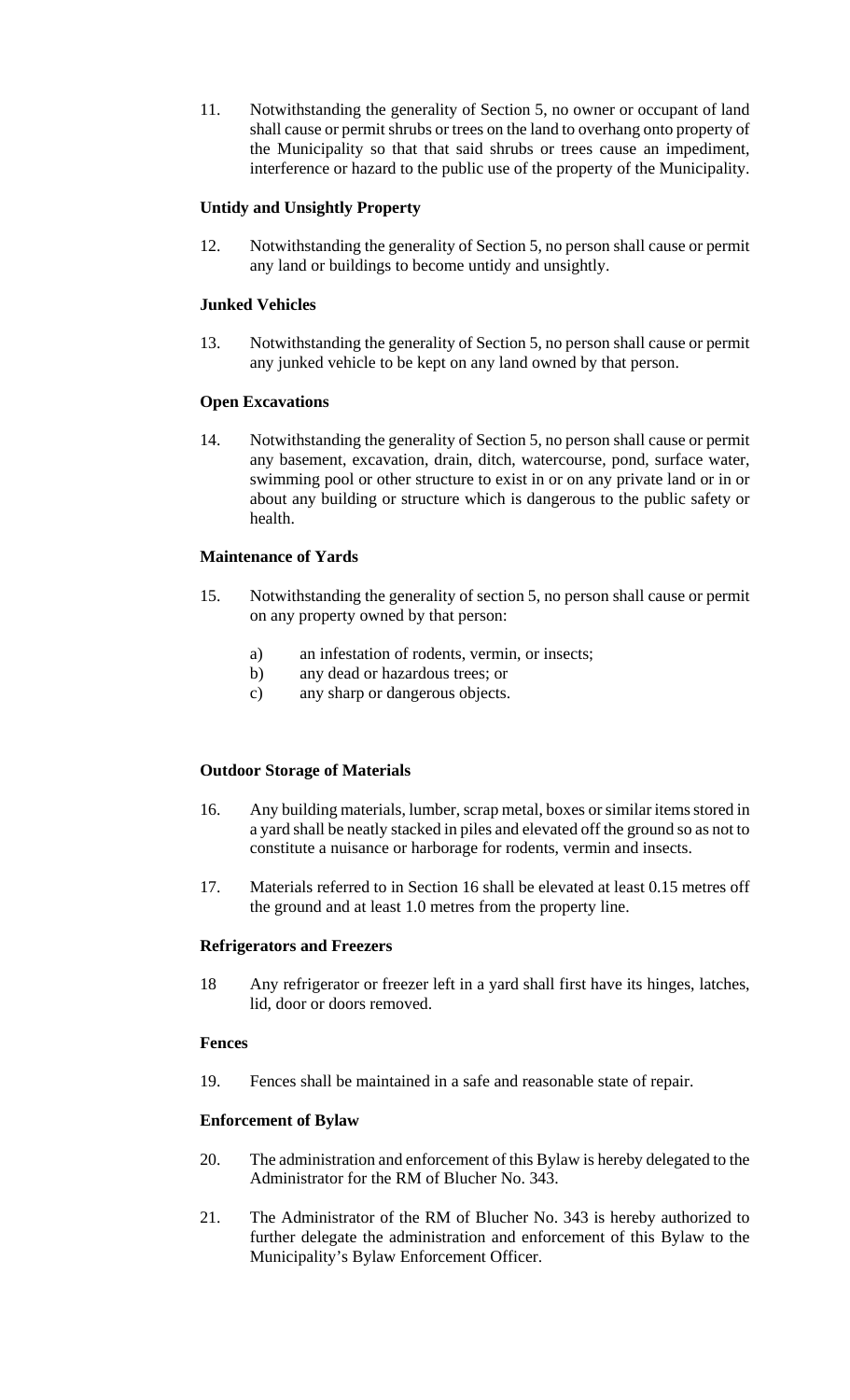# **Inspections**

- 22. The inspection of property by the Municipality to determine if this Bylaw is being complied with is hereby authorized.
- 23. Inspections under this Bylaw shall be carried out in accordance with Section 362 of The Municipalities Act.
- 24. No person shall obstruct a Designated Officer who is authorized to conduct an inspection under this section, or a person who is assisting a Designated Officer.

# **Order to Remedy Contraventions**

- 25. If a Designated Officer finds that a person is contravening this Bylaw, the Designated Officer may, by written order, require the owner or occupant of the property to which the contravention relates to remedy the contravention.
- 26. Orders given under this Bylaw shall comply with Section 364 of The Municipalities Act.
- 27. Orders given under Bylaw shall be served in accordance with Section 390 (1)(a), (b) or (c) of The Municipalities Act.

## **Registration of Notice of Order**

28. If an order is issued pursuant to Section 25, the Municipality may, in accordance with Section 364 of The Municipalities Act, give notice of the existence of the order by registering an interest against the title to the land that is the subject of the order.

## **Appeal of Order to Remedy**

29. A person ay appeal an order made pursuant to Section 25 in accordance with Section 365 of The Municipalities Act.

## **Municipality Remedying Contraventions**

- 30. The Municipality may, in accordance with Section 366 of The Municipalities Act, take whatever actions or measures are necessary to remedy a contravention of this Bylaw.
- 31. In an emergency, the Municipality may take whatever actions or measures are necessary to eliminate the emergency in accordance with the provisions of Section 367 of The Municipalities Act.

## **Recovery of Unpaid Expenses and Costs**

- 32. Any unpaid expenses and costs incurred by the Municipality in remedying a contravention of this Bylaw may be recovered either:
	- a) by civil action for debt in a court of competent jurisdiction in accordance with Section 368 of The Municipalities Act; or
	- b) by adding the amount to the taxes on the property on which the work is done in accordance with Section 369 of The Municipalities Act.